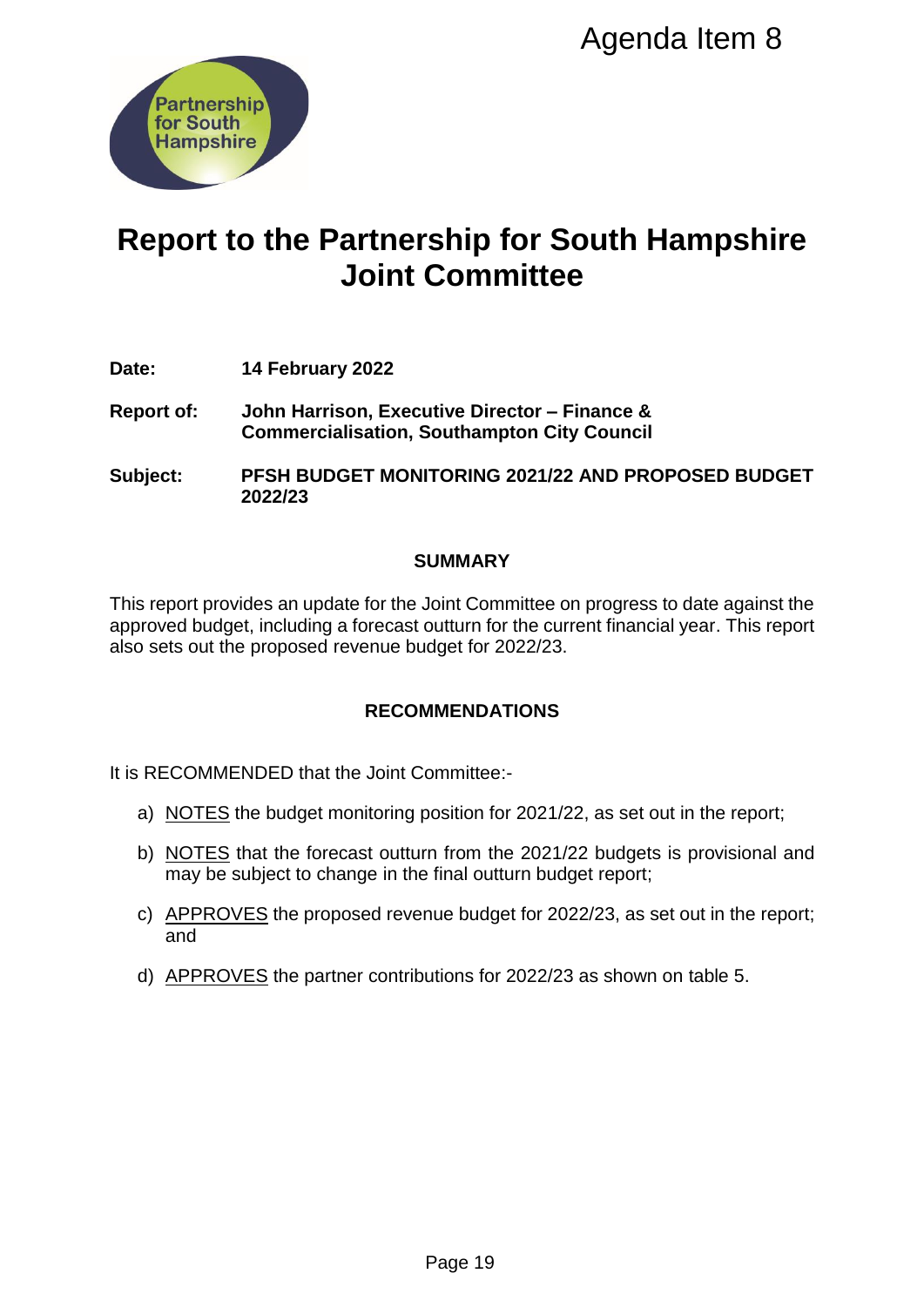### **INTRODUCTION**

- 1. This report provides an update for the Joint Committee on progress to date against the approved budget for the current financial year.
- 2. The report also sets out the proposed revenue budget allocations for next financial year 2022/23 in line with the budget arrangements approved by the Joint Committee in June 2019 as part of the partnership's Business Plan.

### **Resources**

3. Table 1 below sets out the PfSH resources available for 2021/22, together with the funds that have been received as of January 2022.

| <b>Table 1: Total Resources Available</b>   | 2021/22                                | 2021/22                         | 2021/22             |
|---------------------------------------------|----------------------------------------|---------------------------------|---------------------|
|                                             | <b>Budget</b><br>Approved<br>$J$ un 21 | Actual<br>received<br>to Jan 22 | Forecast<br>Outturn |
|                                             | £000s                                  | £000s                           | £000s               |
| <b>Revenue Funds</b>                        |                                        |                                 |                     |
| Core funding (local authorities)            | 76                                     | 46                              | 76                  |
| Unallocated balances c/f from previous year | 152                                    | 152                             | 152                 |
| Sub-Total                                   | 228                                    | 198                             | 228                 |
|                                             |                                        |                                 |                     |
| <b>Total Resources</b>                      | 228                                    |                                 | 228                 |

# **REVENUE BUDGET**

4. Table 2 below, sets out the revenue budget for 2021/22.

The table also shows spend in the current financial year to the end of January 2022, and the forecast outturn for the year.

| <b>Table 2 Revenue Allocations</b>                        | 2021/22                   | 2021/22                      | 2021/22             |
|-----------------------------------------------------------|---------------------------|------------------------------|---------------------|
|                                                           | Approved<br><b>Budget</b> | Actual<br>spend to<br>Jan 22 | Forecast<br>Outturn |
|                                                           | £000s                     | £000s                        | £000s               |
| Culture, Creative Industries and the Built<br>Environment | 13                        | 13                           | 13                  |
| <b>Greenprint for South Hampshire</b>                     | 20                        | 20                           | 20                  |
| Core Projects & Central Costs                             | 75                        | 43                           | 75                  |
| <b>Total</b>                                              | 108                       | 76                           | 108                 |
|                                                           |                           |                              |                     |
| Unallocated balances available                            | 120                       |                              | 120                 |
| Total revenue resources                                   | 228                       |                              | 228                 |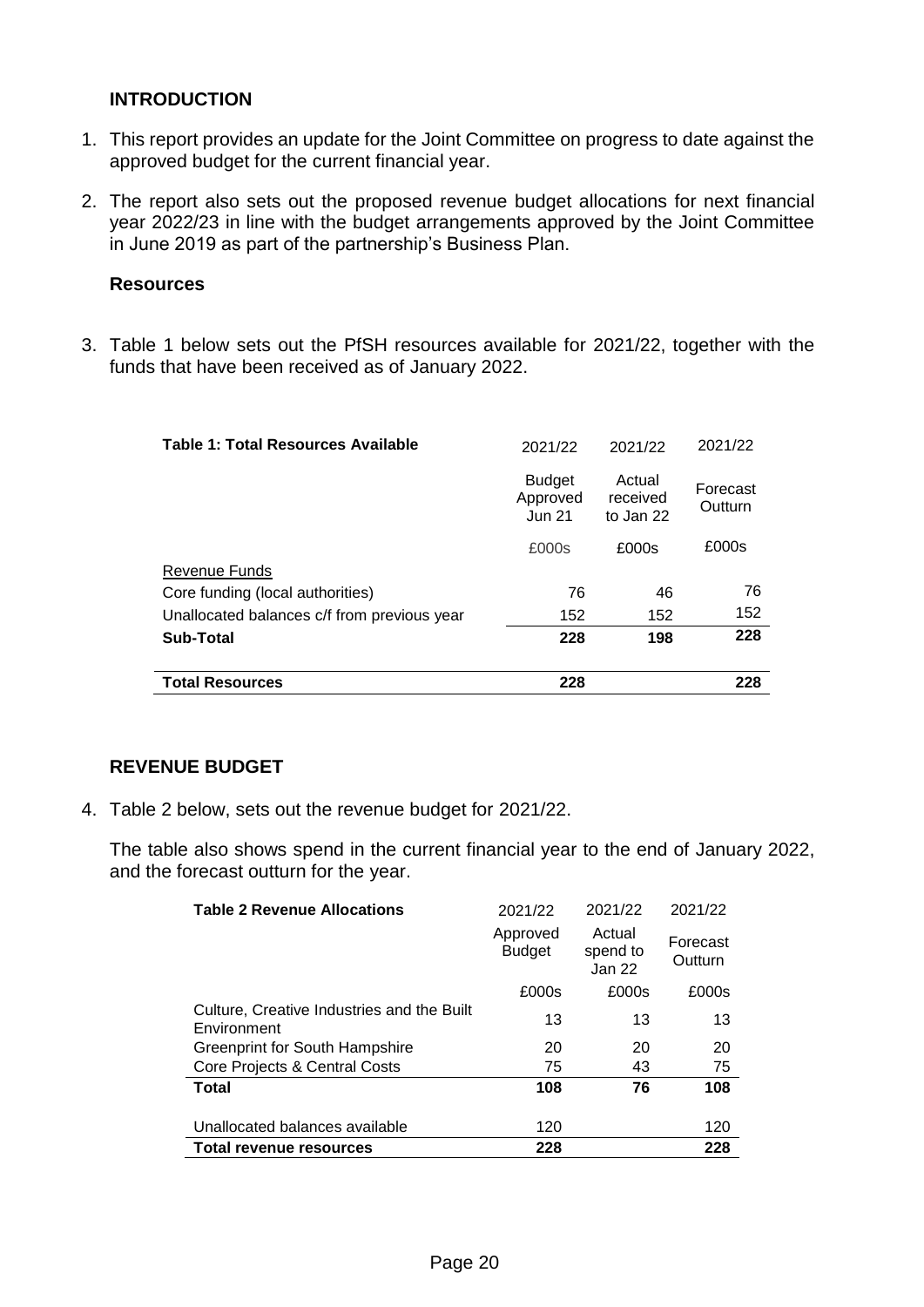- 5. The **Culture, Creative Industries and the Built Environment Delivery Panel** budget included £10,000 funding for a contribution to Creative Networks South and £2,500 for panel support.
- 6. The budget includes a contribution to the **Greenprint for South Hampshire** project as agreed by the Joint Committee in March 2021.
- 7. The **Core Projects & Central Costs** budget reflects commitments relating to staffing costs and other ongoing revenue activities led by the PfSH central team.
- 8. **Unallocated Balances** are forecast to be £120,000 at the end of 2021/22. It was previously agreed by the Joint Committee that an unallocated budget would be maintained to enable the partnership to have resources available to react to potential future opportunities as they arise.

### **Table 3: Unallocated balances**

|                             | £000  |
|-----------------------------|-------|
| Balance brought forward     | 152   |
| To fund 2021/22 expenditure | (108) |
| Contribution income 2021/22 | 76    |
| Interest income 2021/22     | 0     |
| Forecast balance 2021/22    | 120   |

## **2022/23 BUDGET**

- 9. Proposals for the 2022/23 budget are set out below for approval. The proposed budget is based on the Funding and Subscription arrangements approved by the Joint Committee in June 2019 as part of the PfSH Business Plan. Under the budget arrangement in the plan all existing PfSH members are to contribute to maintain core central costs covering meetings, the programme office, along with legal and financial advice. Project work is then funded by those local authorities participating within any work undertaken.
- 10.As part of budget planning for 2022/23 an exercise was undertaken to review all costs associated with the administration of the Partnership and the arrangements for compensation.
- 11.In 2021/22 Portsmouth recharged the partnership for the cost of the core PfSH support team, Southampton received a reduction in contributions for Financial & Legal services provided and Fareham received no financial compensation for Democratic services. To make the arrangements more uniform it is proposed that in 2022/23 all administrative costs will be recharged to the Partnership and therefore Southampton contribution discount is removed and replaced with a recharge into the partnership and Fareham will also recharge for democratic services provided in 2022/23.
- 12.The current proportions of partnership contributions were also reviewed against up-todate population data for the areas within the Partnership boundaries and the proposed split of contributions for 2022/23 is based on the percentage of population within each area.
- 13.In addition to this, funding is required for the Culture, Creative Industries and the Built Environment Delivery Panel of £27,500 to fund the transitionary period of the Panel in 2022/23. This is split £15,000 for Creative Network South, £7,500 for Workshops hosted by the Southern Policy Centre and £5,000 for the Design Awards.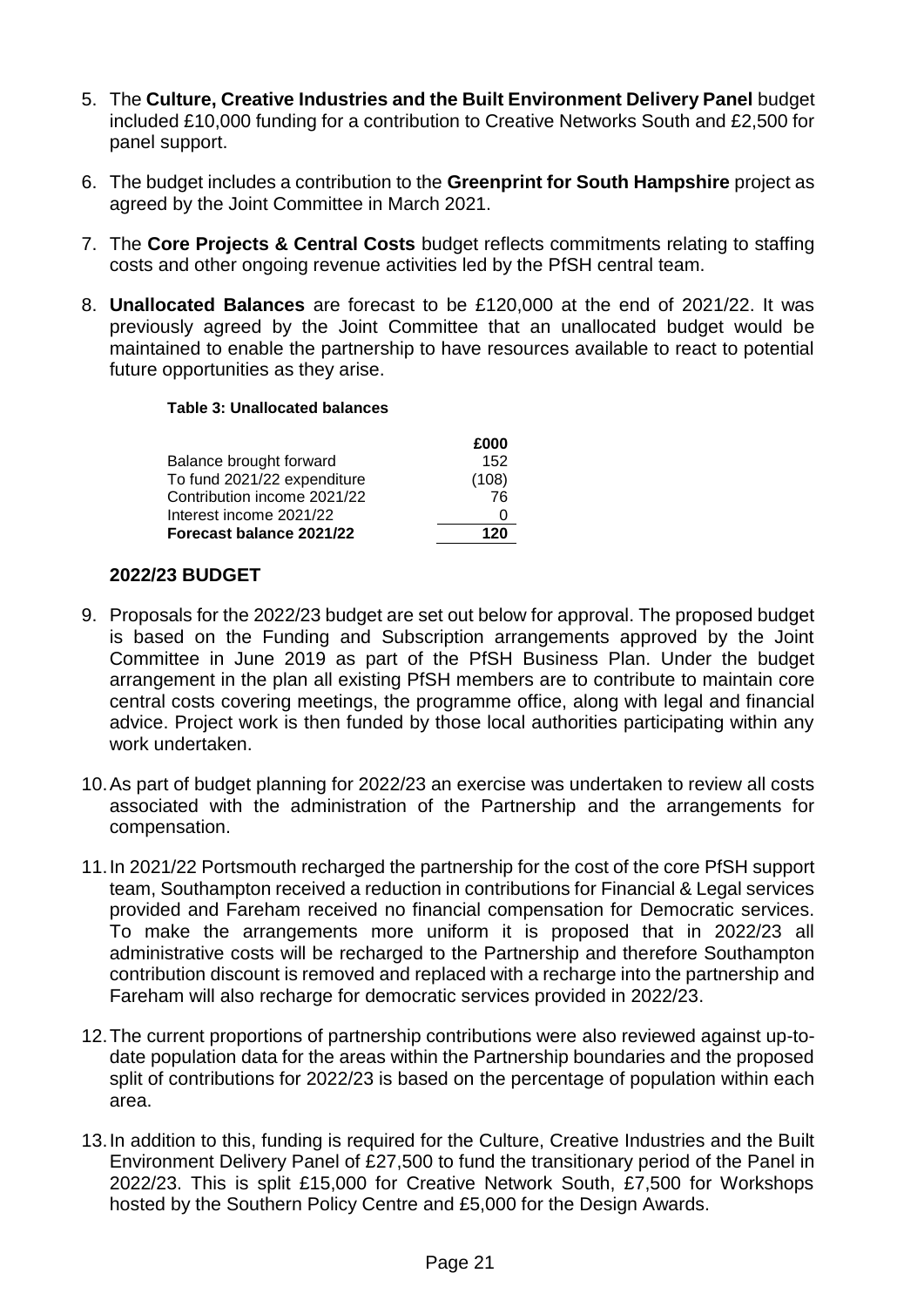| Table 4: Revenue Allocations 2022/23                 | 2021/22<br><b>Proposed</b><br><b>Budget</b> |
|------------------------------------------------------|---------------------------------------------|
|                                                      | £000                                        |
| Culture, Creative Industries & the Built Environment | 28                                          |
| Core Projects & Central Costs                        | 98                                          |
| <b>Total Core and Panel Budgets</b>                  | 126                                         |

14.It is proposed the revenue contributions for 2022/23 fund the Core Project and Central Costs and the Culture, Creative Industries & the Built Environment Panel budget. The split is based on the up-to-date population proportions.

### **Table 5: Revenue contributions 2022/23**

|                                    | 2022/23 |
|------------------------------------|---------|
|                                    | £       |
| Partner contributions:             |         |
| Southampton City Council           | 25,000  |
| Portsmouth City Council            | 22,000  |
| <b>Hampshire County Council</b>    | 39,000  |
| Eastleigh Borough Council          | 7,000   |
| Fareham Borough Council            | 6,000   |
| <b>Gosport Borough Council</b>     | 4,500   |
| <b>Havant Borough Council</b>      | 6,500   |
| <b>Test Valley Borough Council</b> | 2,000   |
| <b>Winchester City Council</b>     | 2,000   |
| East Hampshire District Council    | 1,000   |
| New Forest District Council        | 9,500   |
| New Forest National Park Authority | 1,000   |
| Total                              | 125,500 |

15.Unallocated balances will be maintained at existing levels to support potential future opportunities as the arise.

### **Table 6 Unallocated balances 2022/23**

|                             | £000  |
|-----------------------------|-------|
| Forecast balance 2021/22    | 120   |
| To fund 2022/23 budget      | (126) |
| Contribution income 2022/23 | 126   |
| Interest income 2022/23     |       |
| Forecast balance 2022/23    | 120   |

# **CONCLUSION**

It is RECOMMENDED that the Joint Committee:-

- a) NOTE the budget monitoring position for 2021/22, as set out in the report
- b) NOTE that the forecast outturn from the 2021/22 budgets is provisional and may be subject to change in the final outturn budget report.